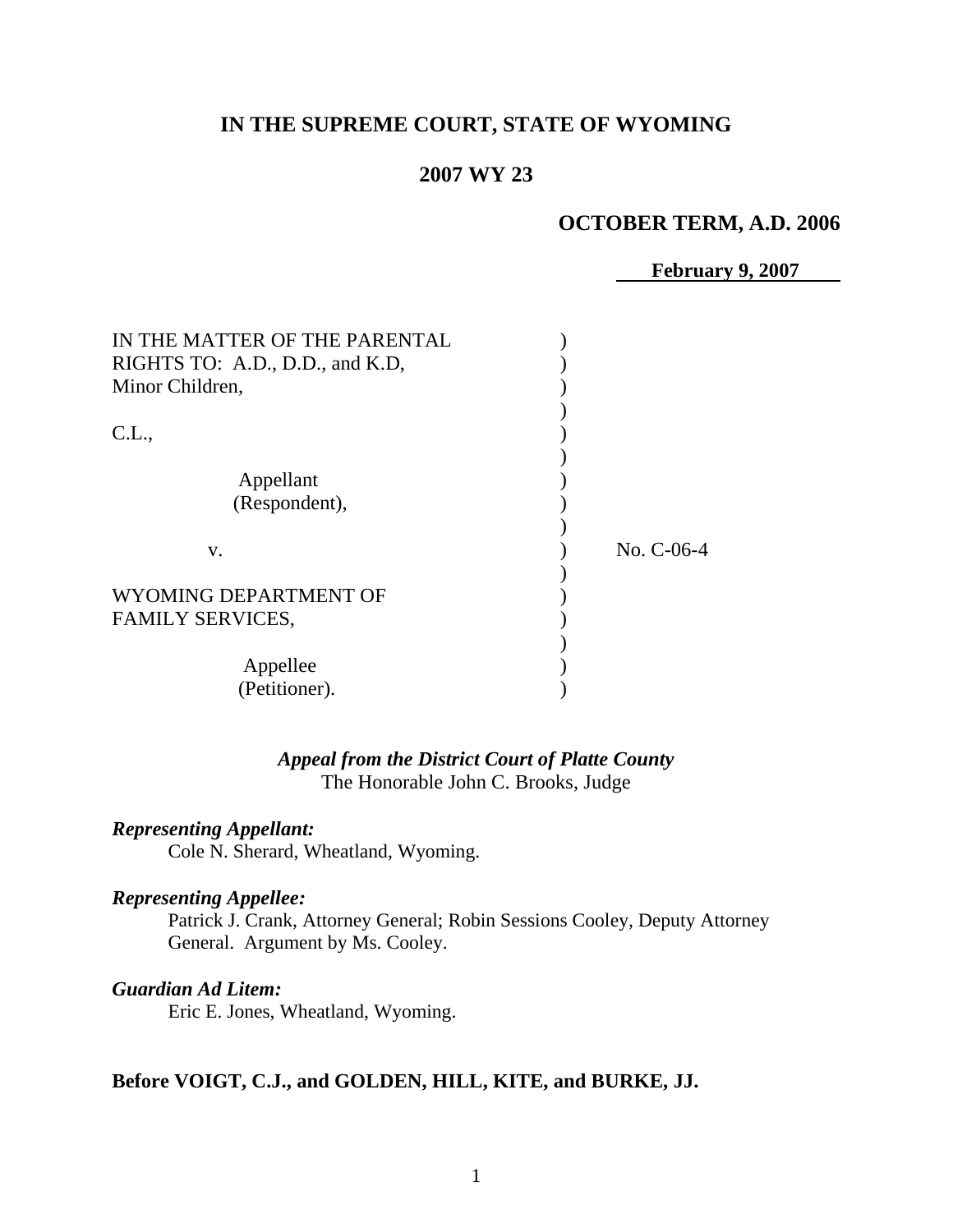*KITE, J., delivers the opinion of the Court; HILL, J., files a dissenting opinion, in which GOLDEN, J., joins.*

**NOTICE: This opinion is subject to formal revision before publication in Pacific Reporter Third. Readers are requested to notify the Clerk of the Supreme Court, Supreme Court Building, Cheyenne, Wyoming 82002, of typographical or other formal errors so correction may be made before final publication in the permanent volume.**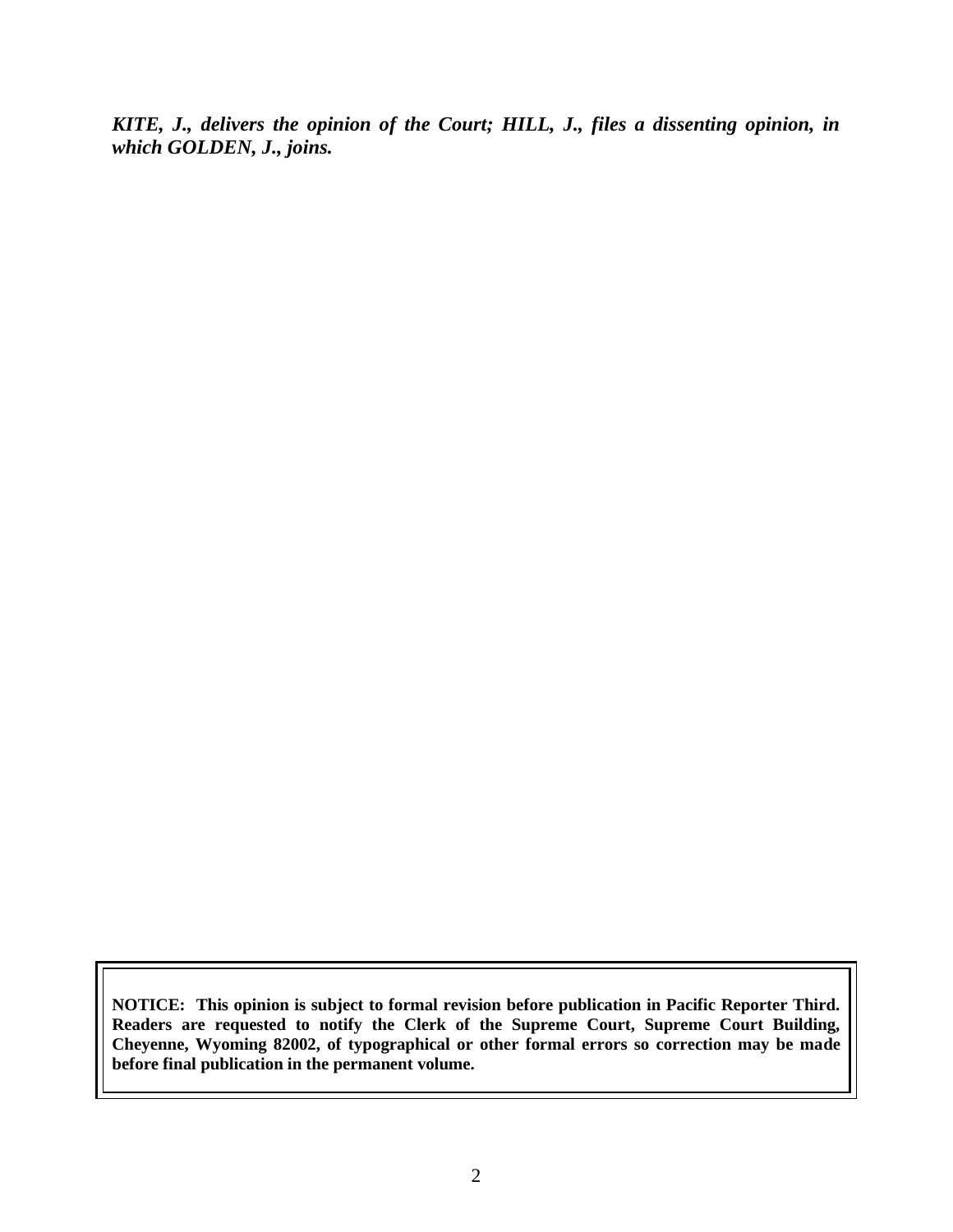### **KITE, Justice.**

[¶1] CL (Mother) appeals from the district court"s order granting the Wyoming Department of Family Service's (DFS) petition to terminate her parental rights. The district court concluded there was clear and convincing evidence to terminate Mother's parental rights under Wyo. Stat. Ann. § 14-2-309(a)(iii) and (v) (LexisNexis 2005). Applying our deferential standard for reviewing the evidence while still recognizing the fundamental right to associate with family, we conclude there was sufficient evidence to support the district court's order terminating Mother's parental rights. Consequently, we affirm.

#### **ISSUES**

[¶2] Mother poses the following issues on appeal:

A. Did the District Court err in finding clear and convincing evidence to terminate the parental rights of the Appellant under Wyo. Stat. Ann. § 14-2-30[9](a)(iii) (LexisNexis 2006) because the child(ren) have been abused or neglected and reasonable efforts by an authorized agency have been unsuccessful in rehabilitating the family and it was shown that the child(ren)'s health and safety would be seriously jeopardized by remaining with or returning to the parent?

B. Did the District Court err in finding clear and convincing evidence to terminate the parental rights of the appellant under Wyo. Stat. Ann.  $\frac{8}{9}$  14-2-30[9](a)(v) (LexisNexis 2005) because the child(ren) had been in foster care under the responsibility of the State of Wyoming for fifteen (15) of the most recent twenty-two (22) months and a showing that the parent is unfit to have custody and control of the child(ren)?

DFS phrases the appellate issue as:

Whether the district court's decision that appellant's parental rights to the minor children should be terminated was established by clear and convincing evidence?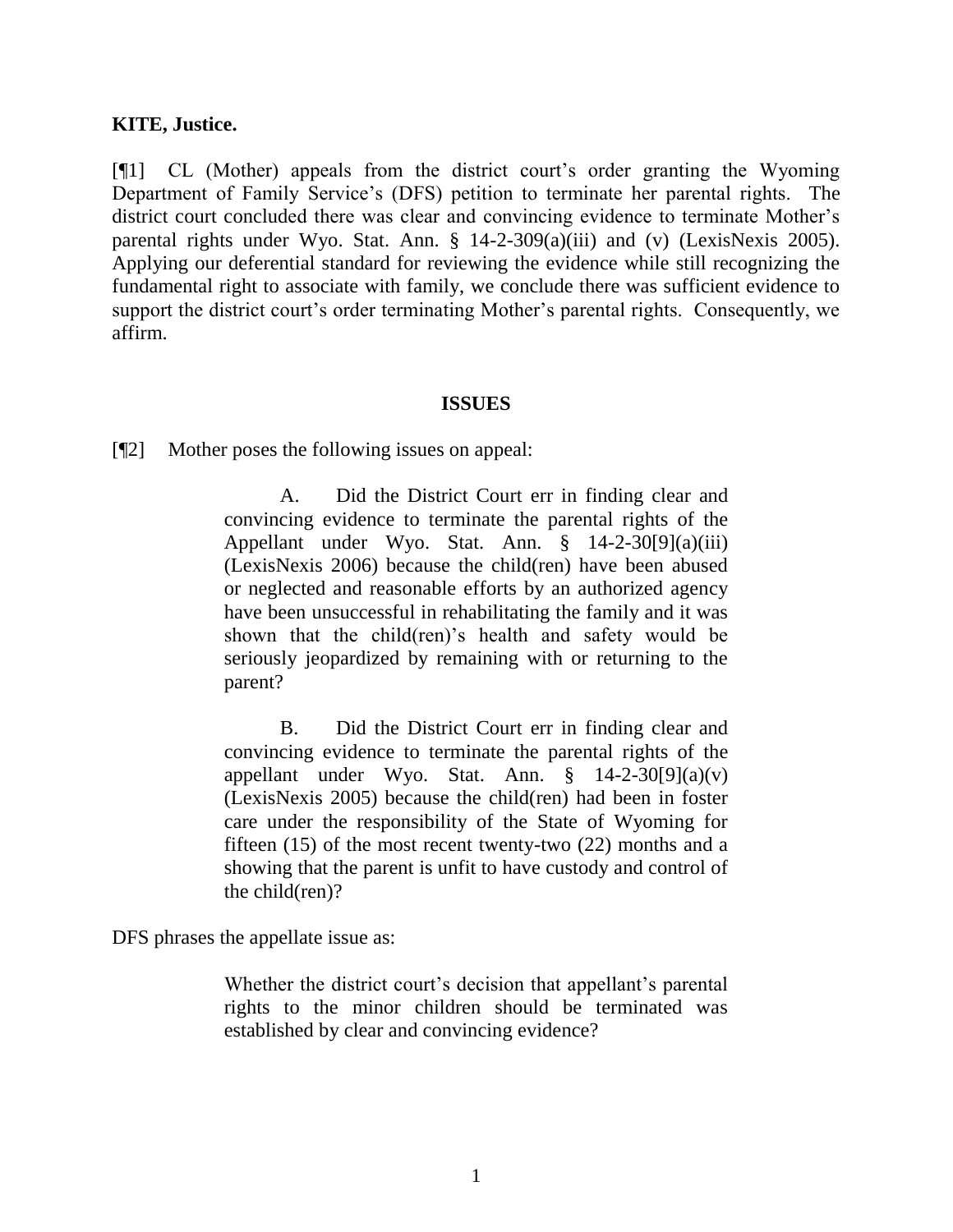## **FACTS**

[¶3] Mother and CD (Father) are the biological parents of DD, KD and AD. DFS has been involved with this family since the oldest child was an infant. In January 2003, DFS removed the children from the parents' home based upon allegations of physical abuse by Father and neglect because of the filthy and unsafe condition of the home. Mother and Father admitted the allegations of neglect, and the district court adjudicated the children to be neglected. The children were returned to the custody of the biological parents for a trial home placement in July of 2003. The reunification attempt ended when DFS again removed the children from the family home in September 2003, naming new allegations of physical abuse and neglect. The children have been in DFS" care and custody since that time.

[¶4] The parents were generally uncooperative with DFS, and Mother was openly hostile toward the DFS caseworker. The parents did not consistently maintain employment, support the children, or have a suitable home. Father was imprisoned after the children were removed from the home the second time and DFS attempted to work with Mother so she could be reunified with the children. She continued, however, to fail to comply with DFS requirements. Citing a lack of progress in reunifying the family, DFS filed a petition to terminate Mother's and Father's parental rights on July 21, 2004.

[ $\llbracket 5$ ] The district court held a hearing on the termination petition in the spring of 2005.<sup>1</sup> The evidence offered at the hearing showed Mother had recently begun to make some efforts to lead a more responsible life. Before the hearing, she had found a suitable home and employment. At the conclusion of the hearing, the district court terminated Father"s parental rights, but ruled that DFS had not proven, by clear and convincing evidence, the children"s health and safety would be seriously jeopardized by returning them to Mother"s custody or that she was unfit to have custody of the children. Pursuant to Wyo. Stat. Ann. § 14-2-316 (LexisNexis 2005),<sup>2</sup> the district court continued the hearing for six

 $<sup>1</sup>$  The delay in bringing this matter to hearing was the result of continuances granted at the request of both</sup> DFS and Mother.

 $2^2$  Section 14-2-316 states:

If the court does not terminate the parent-child legal relationship, it shall dismiss the petition or direct an authorized agency to continue to make efforts to rehabilitate the parent and continue the hearing for no longer than six (6) months. The authorized agency shall provide the court with any additional reports regarding its rehabilitative efforts and results. Pending final hearing, the court may continue the present placement of the child or place the child in the temporary custody of an authorized agency and fix responsibility for temporary child support.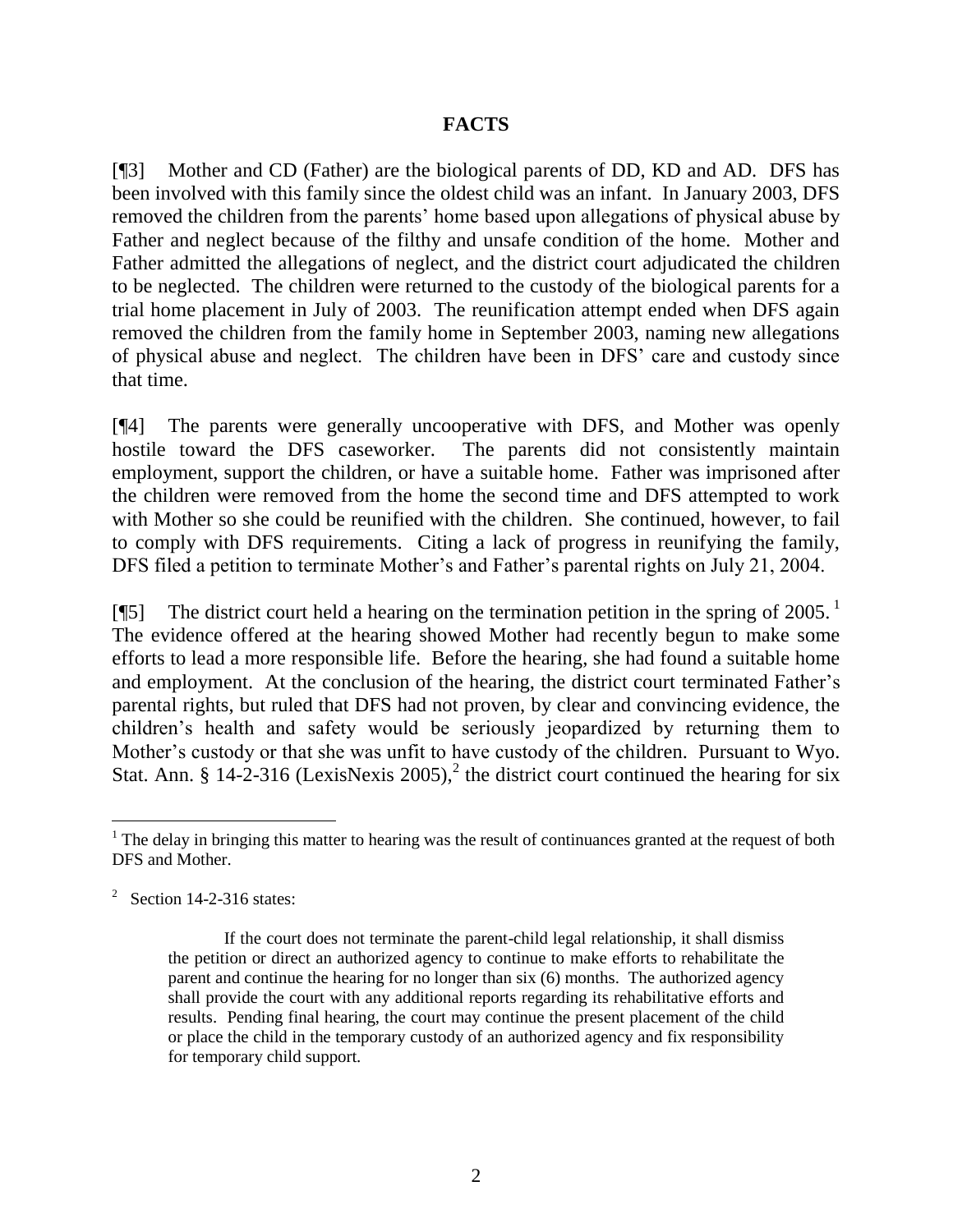months and ordered DFS to retain custody of the children but make additional efforts to rehabilitate Mother. In its oral ruling, the district court told Mother she had "one more chance" to meet the requirements to be reunified with her children and ordered her to cooperate fully with DFS in order to accomplish that.

[¶6] On June 22, 2005, DFS and Mother agreed to a case plan. Many of the elements of the case plan had been outlined in the district court"s order continuing the hearing and in prior case plans. The June 2005 case plan included the following objectives and tasks, which we paraphrase:

- 1. Mother would achieve emotional stability, good mental health and a healthy parent-child bond with her children. In order to achieve this objective, Mother agreed to continue individual therapy once per week, attend family therapy with the children once per week, and complete a parenting class.
- 2. Mother would provide for her children. Her tasks to complete this objective included maintaining full-time employment, providing insurance for herself and the children, and complying with her child support obligations.
- 3. Mother would have a stable, safe and appropriate home environment. In order to accomplish this objective, Mother was required to maintain a home for the children, with no other family members present, and to keep the home in an acceptable condition with no household pets.
- 4. Mother would live a drug and alcohol free lifestyle. She was directed to submit to random urinary analysis tests in order to gauge her compliance with this objective.
- 5. In the fifth objective, Mother agreed to weekly visitations with the children, as well as "telephone visits as arranged." The case plan indicated the visits were initially intended to be supervised and then would "go to unsupervised as recommended by therapists."

The other objectives of the plan pertained to the children's day-to-day educational activities and healthcare and were not within Mother"s control.

[¶7] On November 1, 2005, the district court held another hearing to consider DFS" termination petition. The evidence at the second hearing established Mother performed many of the tasks outlined in the case plan. However, she had lived in three different residences and changed jobs once during the six months between the hearings. The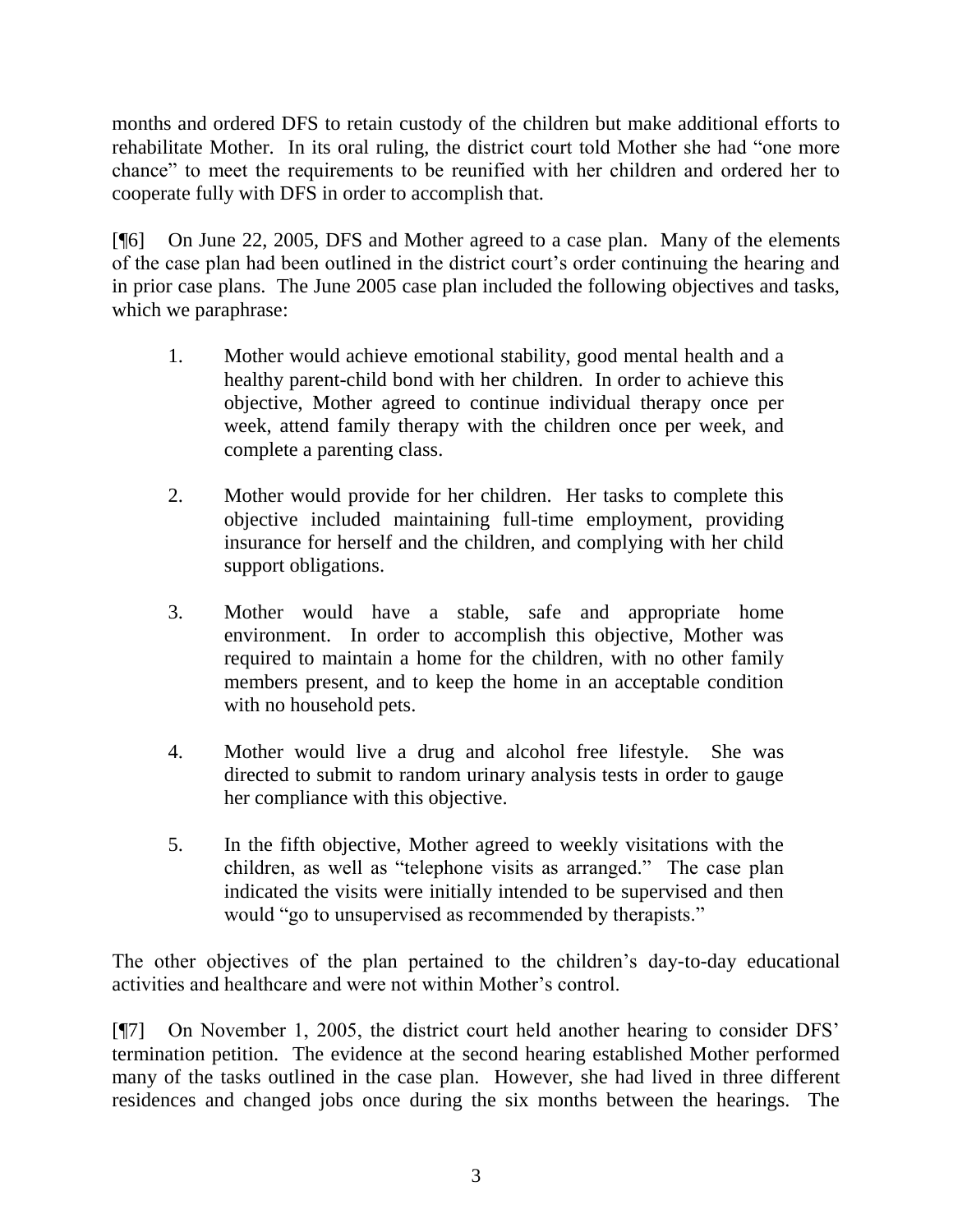children"s therapist, the family therapist, and the DFS caseworker opined Mother had not yet demonstrated a sufficiently stable lifestyle to allow them to recommend the family be reunified. Citing the length of time the children had been in foster care and the need for permanency in their lives, the district court terminated Mother"s parental rights to DD, AD and KD. Mother filed a timely appeal with this Court.

### **STANDARD OF REVIEW**

[¶8] Mother challenges the sufficiency of the evidence to support the district court"s termination decision.

> [W]e apply our traditional principles of evidentiary review when a party challenges the sufficiency of the evidence supporting termination. Thus, we examine the evidence in the light most favorable to the party prevailing below, assuming all favorable evidence to be true while discounting conflicting evidence presented by the unsuccessful party.

*SLB v. JEO (In the Interest of ANO),* 2006 WY 74, ¶ 7, 136 P.3d 797, 799-800 (Wyo. 2006), quoting *SLJ v. Dep't of Family Servs.*, 2005 WY 3, ¶ 19, 104 P.3d 74, 79-80 (Wyo. 2005).

#### **DISCUSSION**

[¶9] Because the right to associate with one"s family is fundamental, courts must strictly scrutinize petitions to terminate a parent's rights to his or her children. *SLB*, ¶ 7, 136 P.3d at 799-800; *TF v. Dep't of Family Servs.,* 2005 WY 118, ¶ 15, 120 P.3d 992, 1000 (Wyo. 2005). Thus, a case for termination of parental rights must be established by clear and convincing evidence. *SLJ,* ¶ 19, 104 P.3d at 79-80. ""Clear and convincing evidence is that kind of proof that would persuade a trier of fact that the truth of the contention is highly probable."" *Id.*, quoting *MN v. Dep't of Family Servs.,* 2003 WY 135, ¶ 5, 78 P.3d 232, 234 (Wyo. 2003).

[¶10] In this case, the district court found clear and convincing evidence to terminate Mother's parental rights pursuant to two separate statutory provisions, § 14-2-309(a)(iii) and  $(v)$ :

> (a) The parent-child legal relationship may be terminated if any one (1) or more of the following facts is established by clear and convincing evidence: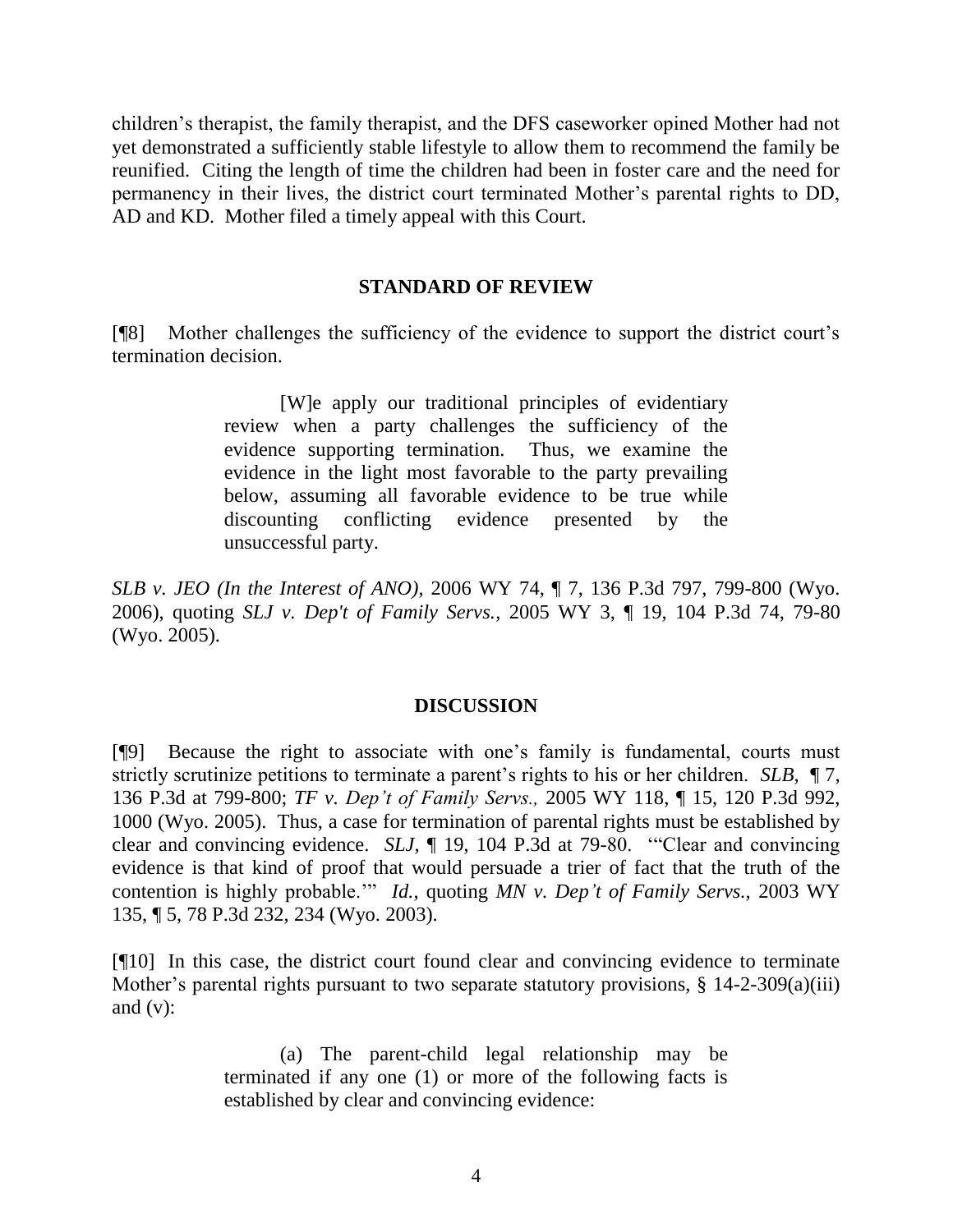\* \* \*

l

(iii) The child has been abused or neglected by the parent and reasonable efforts by an authorized agency or mental health professional have been unsuccessful in rehabilitating the family or the family has refused rehabilitative treatment, and it is shown that the child's health and safety would be seriously jeopardized by remaining with or returning to the parent;

\* \* \*

(v) The child has been in foster care under the responsibility of the state of Wyoming for fifteen (15) of the most recent twenty-two (22) months, and a showing that the parent is unfit to have custody and control of the child;

[ $[$ [11] Termination of parental rights pursuant to  $\S$  14-2-309(a)(iii) requires the "establishment of three elements: (1) abusive treatment or neglect by the parent; (2) unsuccessful efforts to rehabilitate the family; and (3) the child's health and safety would be seriously jeopardized by remaining with or returning to the parent." *RS v. Dep't of Family Servs.,* 2004 WY 87, ¶ 12, 94 P.3d 1025, 1028 (Wyo. 2004). Mother does not contest the district court's findings that the first two elements of subsection (iii) were satisfied. She focuses on the third element, claiming there was insufficient evidence to support the district court's conclusion that the children's health and safety would be seriously jeopardized if they were returned to her.

[¶12] Under § 14-2-309(a)(v), DFS was charged with proving the children had been in foster care under the State"s responsibility for fifteen of the most recent twenty-two months and that Mother was unfit to have custody and control of the children. *BSC v. Natrona County Dep't of Family Servs.,* 2004 WY 167, ¶¶ 30-31, 102 P.3d 890, 899 (Wyo. 2004). Mother does not dispute the children have been in foster care, or otherwise under the State's responsibility, $3 \text{ for at least fifteen of the twenty-two months preceding}$ the hearing. However, she does take issue with the district court's finding that she was unfit to have custody and control of the children. The evidence pertaining to whether the children"s health and safety would be seriously jeopardized if returned to Mother is also relevant to the determination of whether she is unfit. *See, e.g., MN, ¶¶* 28-31, 78 P.3d at 238-39. Consequently, we will consider, together, the disputed elements of subsections  $(iii)$  and  $(v)$ .

<sup>&</sup>lt;sup>3</sup> DD and KD have been in foster care, and AD has been placed in a group home and foster care at various times.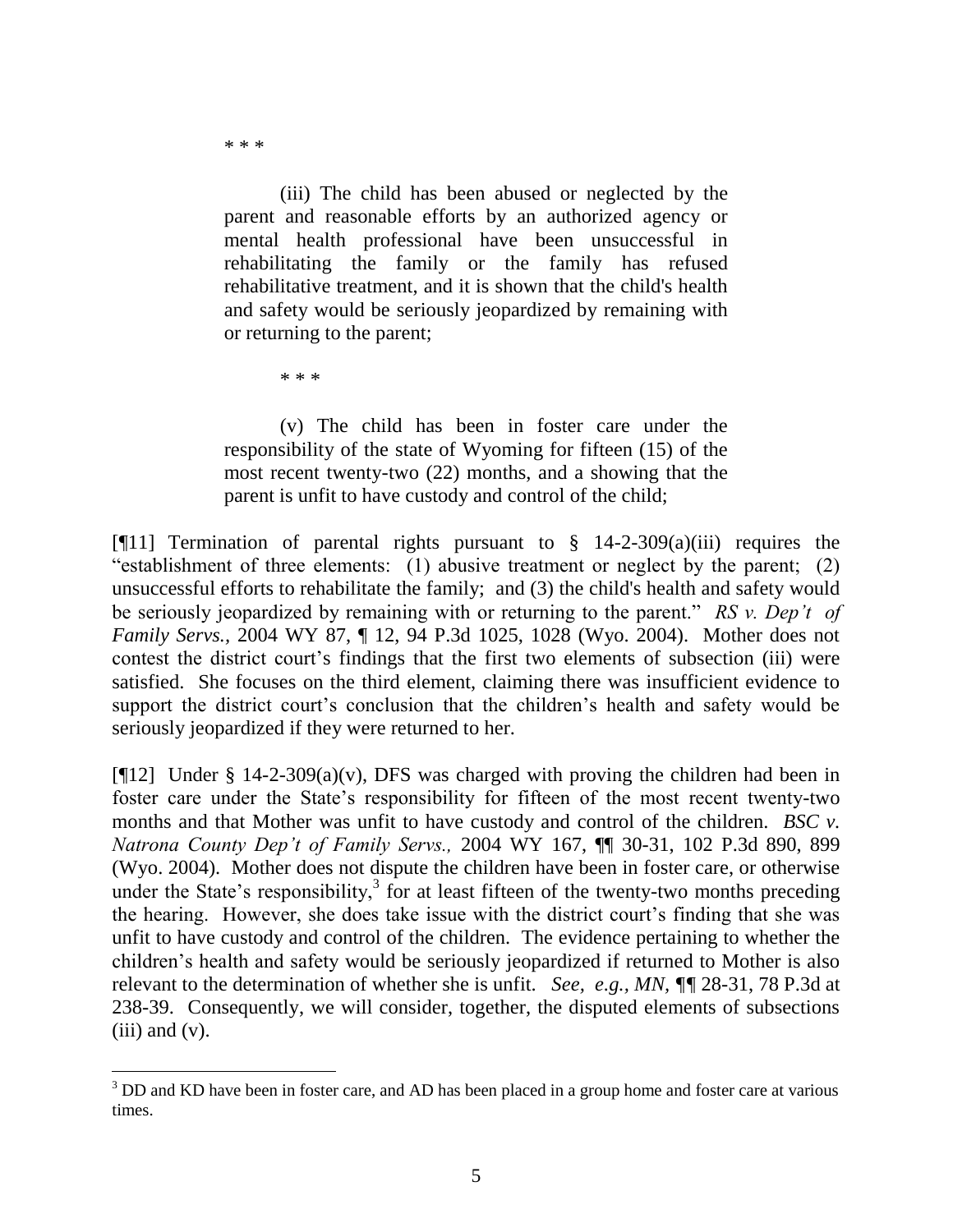[¶13] Mother claims DFS failed to prove the disputed elements by clear and convincing evidence because the evidence adduced at the final hearing showed she had substantially complied with the case plan. As described above, the June 2005 case plan identified a number of objectives and required Mother to fulfill certain tasks in advancement of the objectives. The first objective was for Mother to attain emotional stability and mental health and achieve a healthy parent-child relationship with her children. The plan specifically required that she attend individual therapy once a week. Mother attended her therapy sessions regularly, but, at some point, she and her therapist decided to reduce her appointments to twice per month. Mother apparently did not seek DFS approval for the change.

[¶14] The plan also required that Mother attend weekly family therapy sessions. She fulfilled that task. However, family therapist Kim Pexton testified the relationship between Mother and the children was not a healthy parent-child relationship, but was more of a peer relationship. She also stated there had been no significant change in the relationship between Mother and the children over the time she had been conducting family therapy.

[¶15] Jane Stearns, who counseled all three children individually, testified at both hearings. Ms. Stearns stated the children needed stability and structure and, when that was threatened, their behavior regressed. Like Ms. Pexton, Ms. Stearns did not see the relationship between Mother and the children as a normal parent-child relationship. She testified that AD was an especially challenging child, was not as emotionally stable as DD and KD, and tended to view her mother in the role of a girlfriend rather than a parent. Ms. Stearns was also concerned that DD had been given too many adult responsibilities while in Mother's custody. The counselor also indicated KD acted out after visits with Mother, and, when faced with the possibility of being returned to Mother"s custody, DD became anxious.

[¶16] A DFS caseworker, who had worked with the family for over two years, echoed the therapists" assessment of the relationship between Mother and the children as being more of a peer relationship than a parent-child relationship. She testified Mother was reluctant to take on a parental role and assume the responsibilities for disciplining the children. The caseworker also questioned Mother"s sincerity in implementing the parenting skills she had been taught, citing an example of Mother giving DD appropriate direction while being supervised by DFS staff, and then later, secretly telling him something different.

[¶17] The case plan also required that Mother support her children by maintaining fulltime employment, providing health insurance and paying child support. At the time of the second hearing, Mother worked two part-time jobs, amounting to full-time employment. She had maintained her part-time position with Pizza Hut during the entire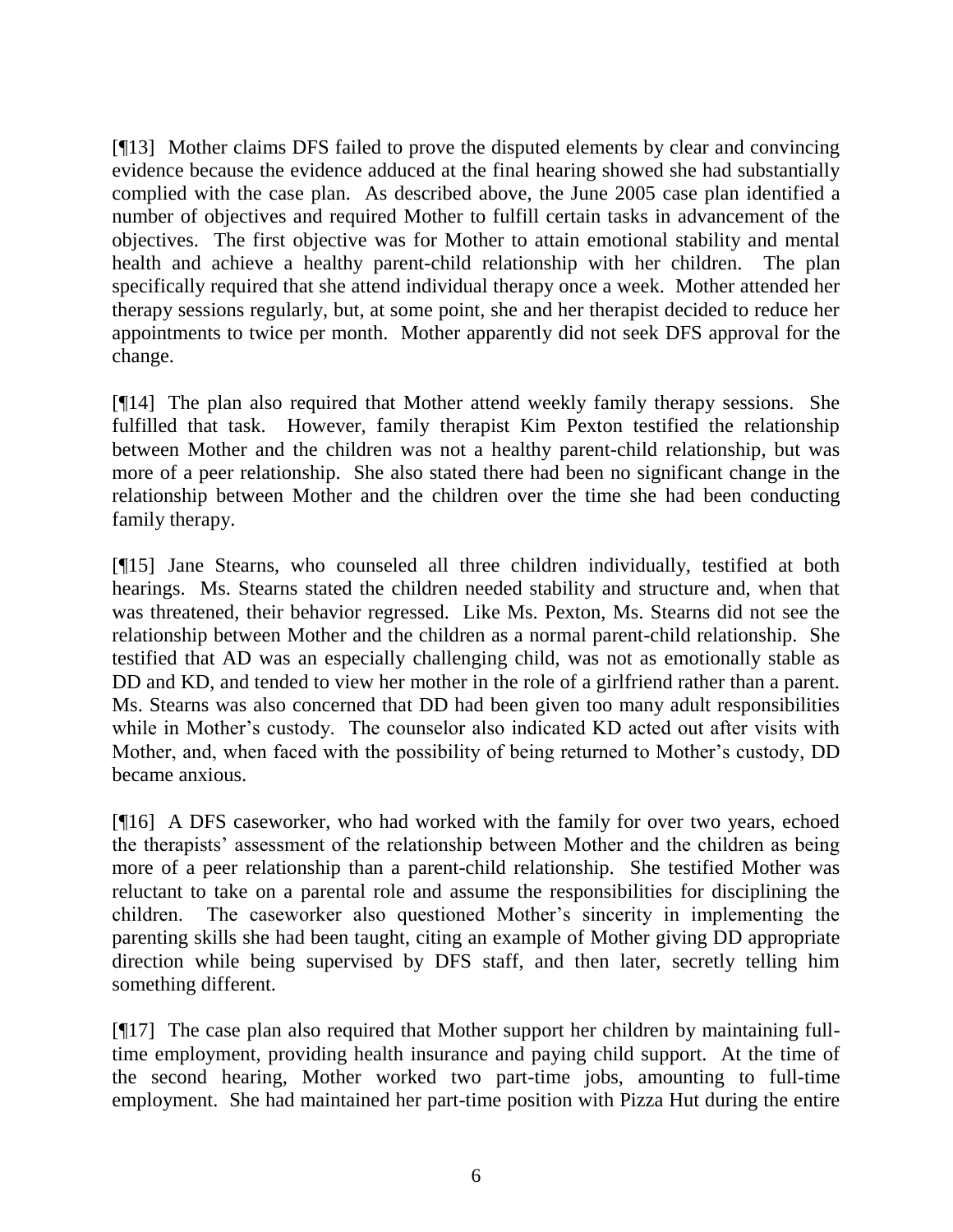six-month period between the hearings, but had exchanged a part-time position at A&W for a job delivering the Casper Star-Tribune during the same period. She obtained health insurance for herself and her children through her employment with Pizza Hut. With regard to her child support obligation, she testified her check from A&W was garnished while she worked there. After Mother left that position, she apparently did not make other arrangements to pay child support. Mother testified that before the second hearing she had received a letter indicating child support enforcement planned to start garnishing her Pizza Hut paycheck. Consequently, although it does appear Mother paid child support for the majority of the time, it was not of her own volition.

[¶18] The third objective of the plan required Mother to maintain a stable, safe and appropriate home. The family had a history of living in multiple, often unsuitable, residences. Mother was living in a trailer house at the time of the first hearing, but was behind in her rent payments. After the hearing, she was evicted and began staying with her parents, whose residence had previously been rejected as a suitable home for the children. Less than two months before the second hearing, she found another home. The DFS caseworker testified the home was physically appropriate, but expressed concern about the short time Mother had been able to maintain a suitable residence and her history of being unable to provide consistent appropriate shelter for her children.

[¶19] On a related matter, Mother did not have a support system of family and friends to help her with the children in times of difficulty. Mother testified the children"s maternal grandmother could help her with childcare. However, Mother had reported in a psychological evaluation that her own childhood with the grandmother and her husband was wrought with abuse and neglect, bringing into question whether the maternal grandmother was an appropriate caregiver. Equally disturbing, AD had apparently shown some indication she had been sexually abused by one of Mother"s relatives. When questioned about the possible danger her family members posed to the children, Mother testified that she would not break off the relationship with her siblings on the basis of an unsubstantiated report that AD had possibly been sexually assaulted, but if she regained custody of the children, she would not allow them to stay with any family members, other than her mother.

[¶20] It is obvious from this evidence that the possibility of Mother losing her current residence at some point in the future was substantial and she did not have a suitable alternative place to shelter the children should that happen. The lack of a history of maintaining an appropriate family home, together with the absence of a support system to help her in times of difficulty, undermined Mother"s efforts to comply with the objective of maintaining a stable, safe and appropriate home for the children. *See AA v. Dep't of Family Servs.,* 2004 WY 82, ¶ 29, 93 P.3d 982, 990-91 (Wyo. 2004) (indicating lack of stability in home is a factor to be considered in determining whether a child"s health and safety would be seriously jeopardized by being returned to the parent"s custody).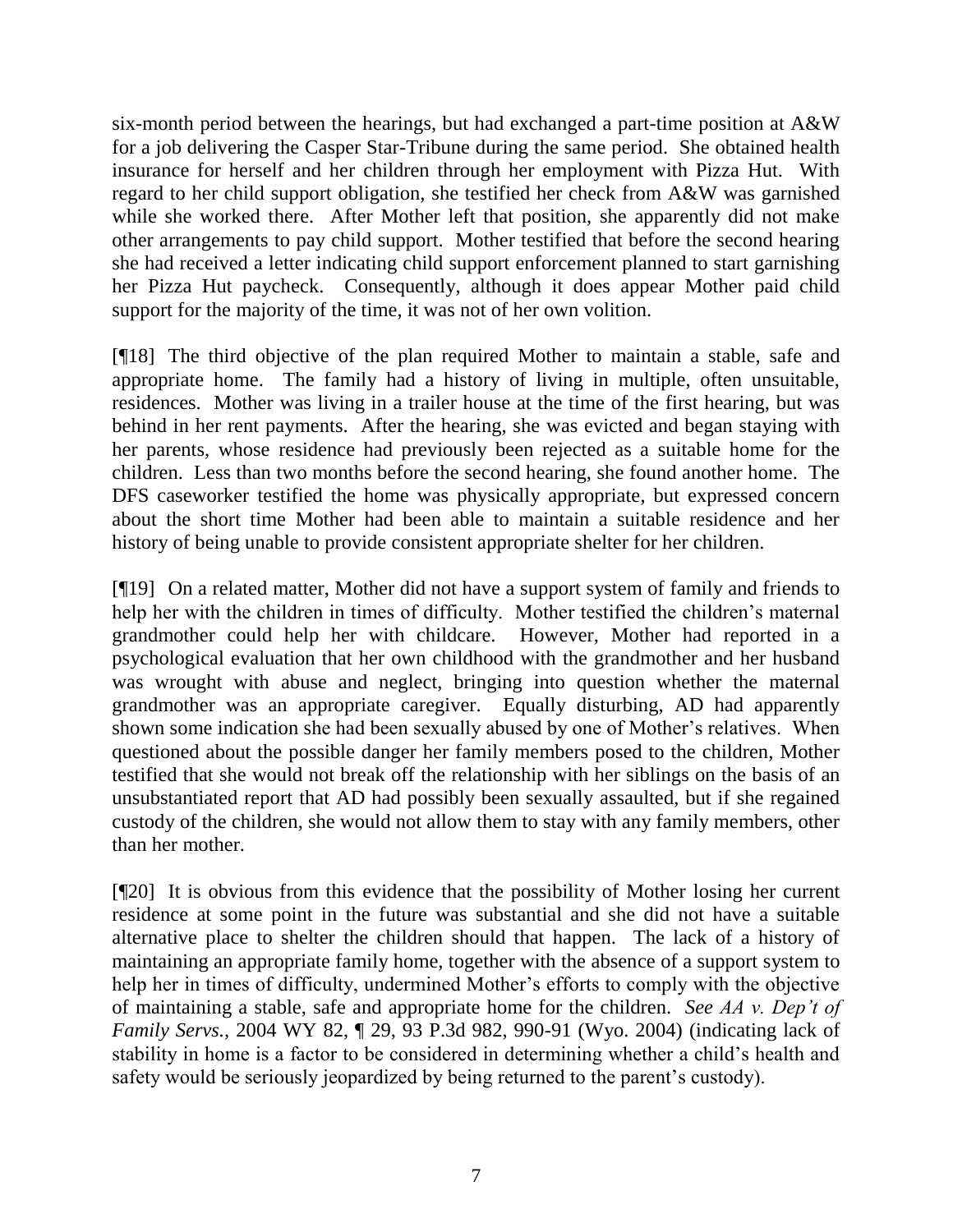[¶21] The fourth objective required Mother to live a drug and alcohol free lifestyle. In April 2004, she tested positive for methamphetamine, leading to the requirement that she submit to random urinary analysis. Although all of the tests following the first one were negative, Mother had refused to be witnessed while providing the samples, and the DFS caseworker was, therefore, unable to validate the results of the tests. Nevertheless, the case worker testified at the second hearing that she did not believe Mother was using drugs or alcohol.

[¶22] The fifth objective concerned visitation with the children. Mother attended weekly visits with the children. However, she did not make arrangements for telephone visits, claiming conflicts between her work schedule and the children"s activities. The other objectives were not within Mother"s control.

[¶23] In addition to the testimony about the specific criteria included in the case plan, evidence was presented at the second hearing showing Mother still maintained a relationship with Father, who was incarcerated in a federal penitentiary. Father had a decidedly poor history as a parent, having been convicted of physical abuse of one of the children and of various other crimes. Mother was aware of his tendency to be violent with the children, and yet, Mother testified she still communicated with Father through letters and telephone calls and, within a few weeks prior to the second hearing, Mother had been to Colorado to visit him in the federal penitentiary. The psychological evaluation admitted into evidence at the initial hearing indicated Mother was emotionally dependent upon Father and the evaluator was concerned she would "tolerate situations which [would] place the children or herself at risk for harm." Although by all accounts Father would be imprisoned until after the children were grown and should not, therefore, pose a physical danger to the children if they were returned to Mother, the DFS caseworker testified that Mother"s history with Father demonstrated she was inclined to place her romantic relationships ahead of her relationship with the children.

[¶24] The family therapist, Ms. Pexton, also opined that, because of the level of instability in Mother"s situation, she did not believe Mother was a fit parent and that the children"s health and safety would be jeopardized by being returned to Mother"s care. The children"s individual counselor, Ms. Stearns, expressed the opinion that the children would suffer a serious regression in their emotional well-being if they were returned to Mother and then, potentially, had to be removed from her custody again because of her lack of stability. The DFS caseworker testified she believed the children"s health and safety would be seriously jeopardized if they were returned to Mother. Even Mother"s therapist, who testified on her behalf, could only state that she "would hope" Mother could eventually be reunified with the children.

[¶25] After considering the family"s history and the evidence presented at both termination hearings, the district court made the following pertinent findings: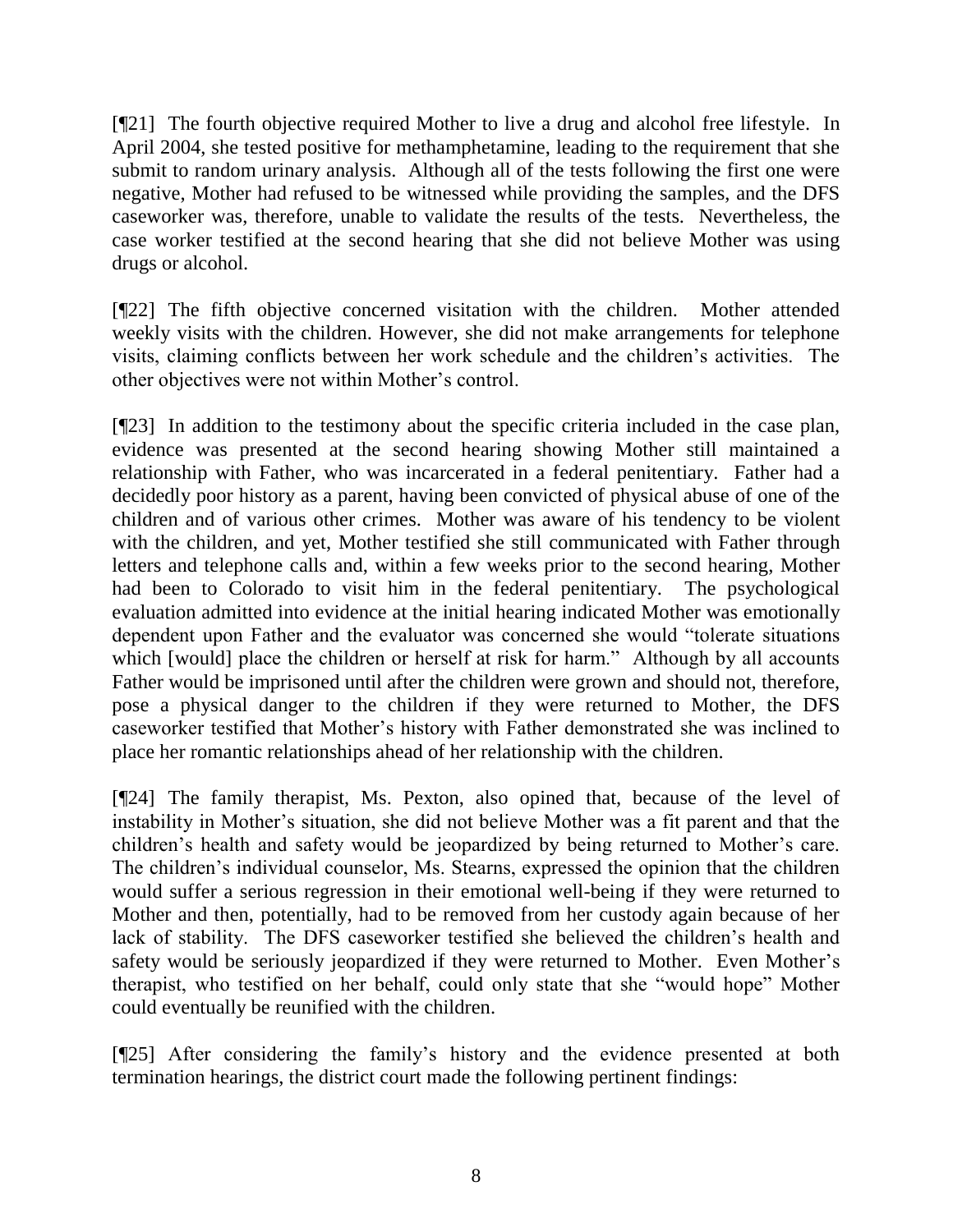The simple facts are that despite her well-intended efforts to get her own life on track, [Mother] has had three different residences in the last six months, has changed jobs once, and continues to have a friend-friend relationship with her children as [o]pposed to a parent-child relationship.

The undisputed evidence in this case is that the children need structure and stability. The clear and convincing evidence is that even after almost three years in foster care, [Mother] is not yet ready to provide that structure and stability for her children.

The Court realizes that terminating parental rights is a drastic measure. Six months ago I was not willing to take that step and was hopeful that significant progress would occur so as to allow reunification. Now the best interests of the children must come to the forefront. Three years of effort to reunify is enough. The children need security, stability and finality. The clear and convincing testimony from Ms. Pexton and Ms. Stearns is that these children are not yet ready to return to their mother and that another failure would be disastrous to the children. Furthermore, there was not a clear picture of when, if ever, reunification would be successful.

Therefore, this Court must conclude, based on clear and convincing evidence, that the children"s health and safety would be seriously jeopardized by returning to [Mother] and that at this time [Mother] is unfit to have custody and control of the children.

[¶26] Mother argues that the district court erred by failing to recognize her compliance with the case plan and should have measured her fitness by her situation at the time of the second hearing. In *MN*, ¶ 13, 78 P.3d at 236, we recognized courts often consider the family's history over a long period of time in determining whether parental rights should be terminated.

> We have previously recognized that in the ordinary parental rights termination case consideration must be given to a combination of factors, incidents, and conditions that demonstrate the neglect required to justify termination of parental rights. Rarely do we find a single condition or incident that, standing alone, would justify termination. Rather, neglect is usually manifested by numerous incidents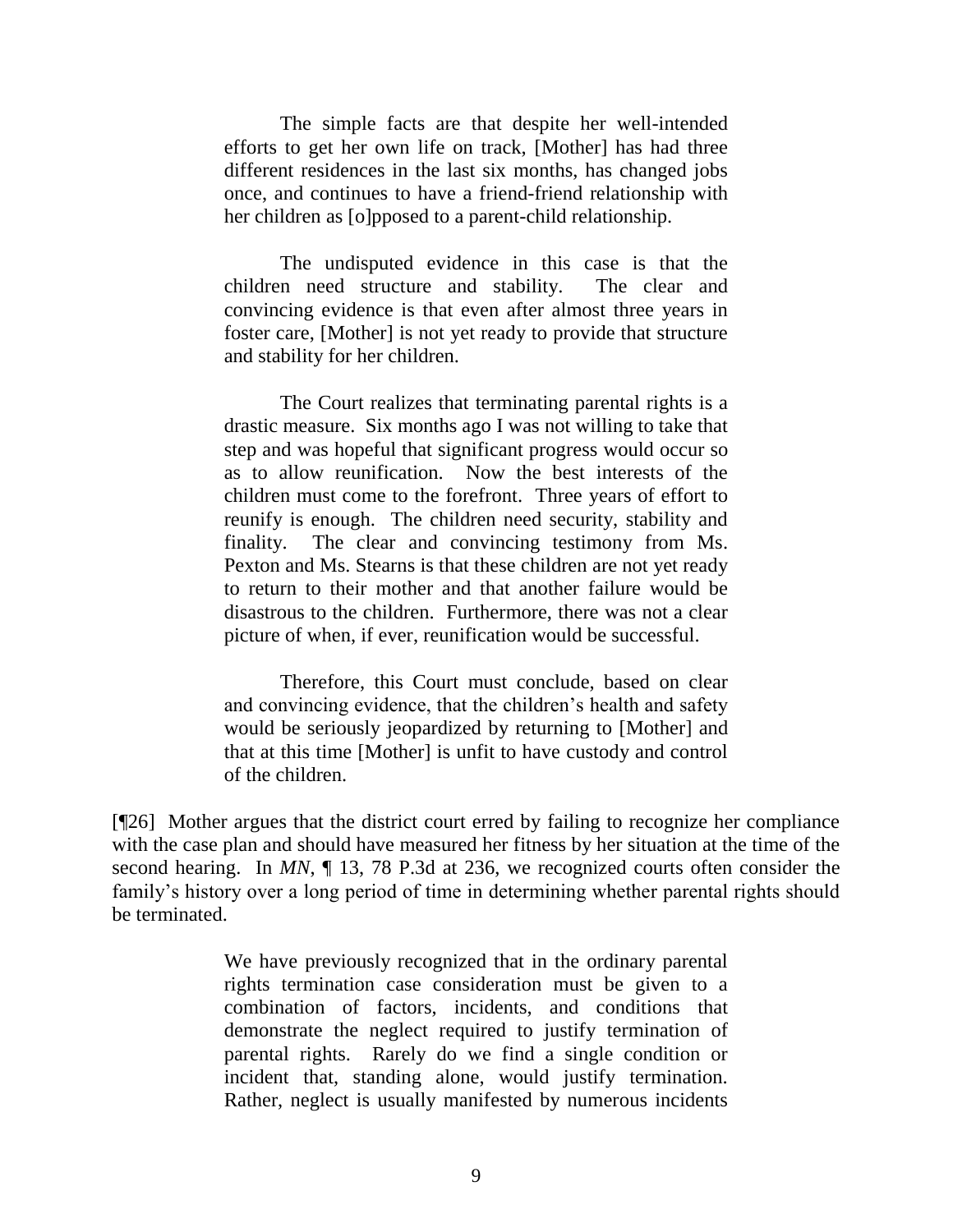and conditions extending over a considerable length of time. See *TR v. Washakie County Dep't of Pub. Assistance and Soc. Servs.*, 736 P.2d 712, 716 (Wyo.1987); *Matter of MLM*, 682 P.2d 982, 988 (Wyo.1984).

*Id.* See generally, RS, 2004 WY 87, 94 P.3d 1025 (recognizing parent's pattern of behavior established basis for termination). Thus, the district court properly considered the entire history of the family in making its decision.

[¶27] The district court acknowledged Mother"s efforts leading up to the second hearing; however, it concluded, based upon the long period of time the children had been in DFS custody, the relative short period Mother had attempted to comply with DFS requirements, the lack of complete compliance with the directives, and the need for a final resolution of the case, Mother's parental rights must be terminated. We cannot fault the district court"s reasoning. Although Mother presented evidence that she had complied with several of the tasks assigned to her in the case plan, she did not complete all of the tasks and, more importantly, the evidence showed the overall objectives of the plan were not achieved.

[¶28] Several of the objectives could not be measured by the sheer accomplishment of a specific task. For example, the first objective required Mother to achieve a healthy parent-child relationship with her children. She was given certain tasks in order to help her fulfill that objective, including attending individual and family therapy and completing parenting classes. These tasks were meant to provide her with tools to help her obtain the ultimate goal; however, the objective would not necessarily be accomplished by rote completion of the tasks. Instead, determination of whether the objective had been met required a qualitative measure. The therapists who testified on behalf of DFS stated that, while Mother made an effort to complete the tasks, she did not achieve a healthy parent-child bond.

[¶29] Similarly, objective three required Mother to maintain a safe, stable and appropriate home. She claims she satisfied this objective by obtaining an appropriate home before the second hearing. Again, she misses the overall point. The case plan, agreed to in June of 2005, required she maintain a stable and acceptable home for the children without the presence of other family members. And yet, she lived with her parents, in what had been determined an unacceptable environment, for part of the six months between the two hearings. The determination of whether or not a home is "stable" requires a qualitative judgment. The fact that she had an appropriate home for a short period of time prior to the second hearing was not sufficient to override the long history of multiple, inappropriate homes.

[¶30] Because the determination of the ultimate issues in this case required a review of subjective, qualitative factors, the district court was required to gauge the credibility and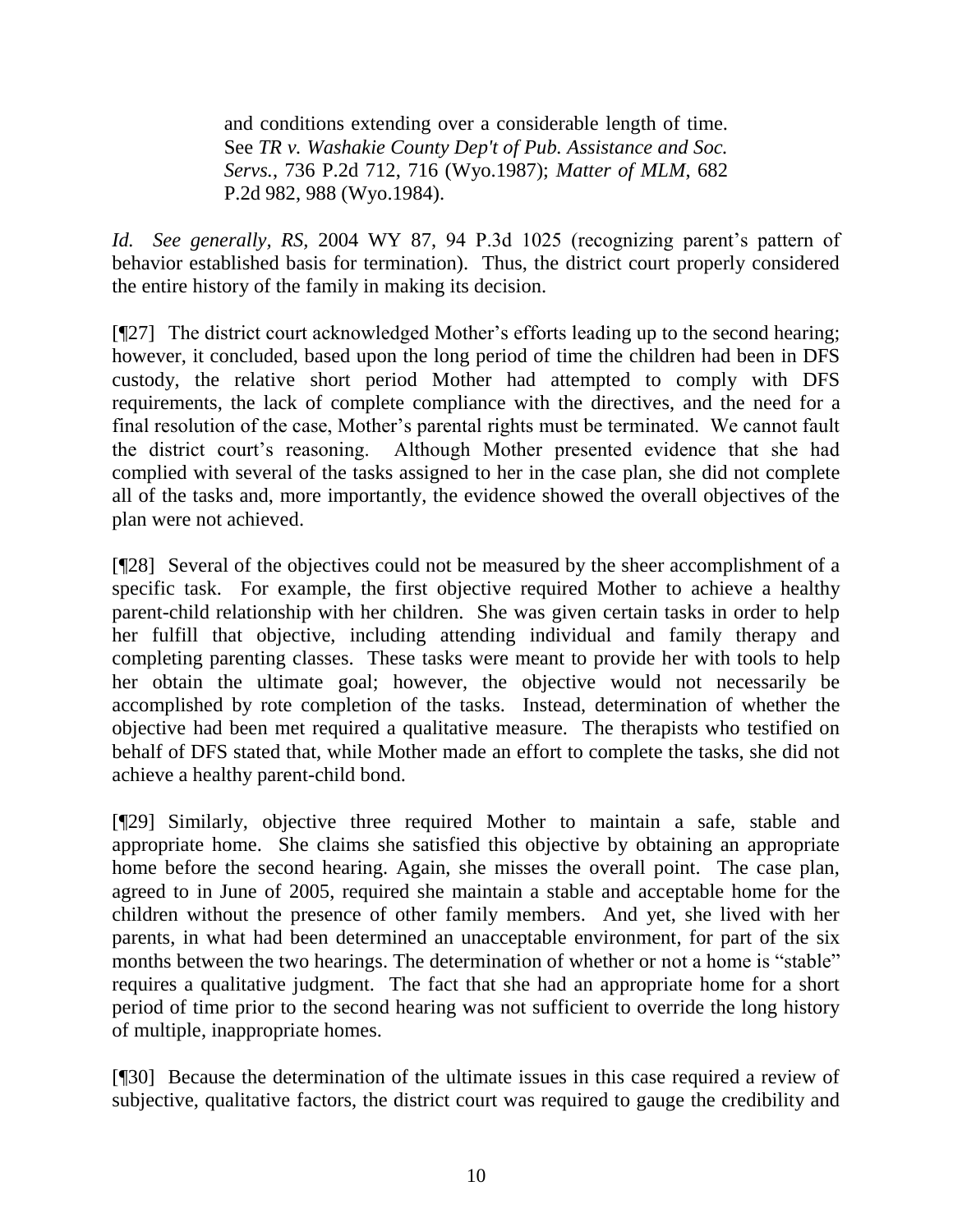sincerity of the witnesses. "It was within the district court's province to weigh the evidence and judge the credibility of the witnesses." *CJ v. SA,* 2006 WY 49, ¶ 18, 132 P.3d 196, 203 (Wyo. 2006). *See also*, *RS*, ¶ 34, 94 P.3d at 1033-34. The district judge actually sat in the courtroom and observed the demeanor of the witnesses; consequently, he was in the best position to make those difficult factual determinations. In accordance with our standard of review, we defer to the district court's evidentiary findings and conclude sufficient evidence exists to support the district court's decision to terminate Mother's parental rights.

[¶31] This is a classic case where the best interests of the children diverge from the fundamental rights of the parent. In similar circumstances, we have said: ""When the rights of a parent and the rights of a child are on a collision course, the rights of the parent must yield."" *SD v. Carbon County Dep't of Family Servs.*, 2002 WY 168, ¶ 27, 57 P.3d 1235, 1241 (Wyo. 2002), quoting *Matter of MLM,* 682 P.2d 982, 990 (Wyo. 1984). While parents have a fundamental right to raise their children, children have a right to stability and permanency in their family relationships. Section 14-2-309(a) recognizes there must be limits on the amount of time DFS will attempt to rehabilitate a parent while the children remain in foster care. The time limits recognize that the children's right to stability and permanency is superior to the parent's right to familial association. *See, e.g., In re Guardianship of K.H.O.,* 736 A.2d 1246 (N.J. 1999) (holding there is "a strong public policy in favor of permanency . . . [and] [i]n all our guardianship and adoption cases, the child"s need for permanency and stability emerges as a central factor.").

[ $[$ [32] Sections 14-3-309(a)(v) and 14-3-431(m) incorporate federal mandates which provide, in order to receive federal welfare funds, state laws must require the responsible state agency to initiate termination proceedings if a child has been in foster care for fifteen of the most recent twenty-two months. *See,* e.g., 42 U.S.C. §§ 670 *et. seq.*  (codifying many federal child welfare laws, including the Adoption Assistance and Child Welfare Act of 1970 (P.L. 96-272), the Adoption and Safe Families Act of 1997 (ASFA) (P.L. 105-89, 111 Stat. 2115), and Strengthening Abuse and Neglect Courts Act of 2000 (P.L. 106-314) ). The purpose of the federal laws is to "respond to the needs of children lost in the foster care system by promoting permanency through reunification or adoption." L. D"Ambra, RIGHTS OF CHILDREN IN TERMINATION OF PARENTAL RIGHTS CASES: A REVIEW OF FEDERAL AND STATE LAW INVOLVING PARENTS WITH A MENTAL OR DEVELOPMENTAL DISABILITY, 20 Child. Legal Rts. J. 2, 3 (Summer 2000). The federal government recognized that the permanency decision, whether it is to reunify or adopt, must be made within a reasonable amount of time.

> By providing stricter time-frames, ASFA tried to prevent children from remaining indefinitely in foster care. ASFA"s new requirements increase the accountability of parents through shortened time-frames, which may act as an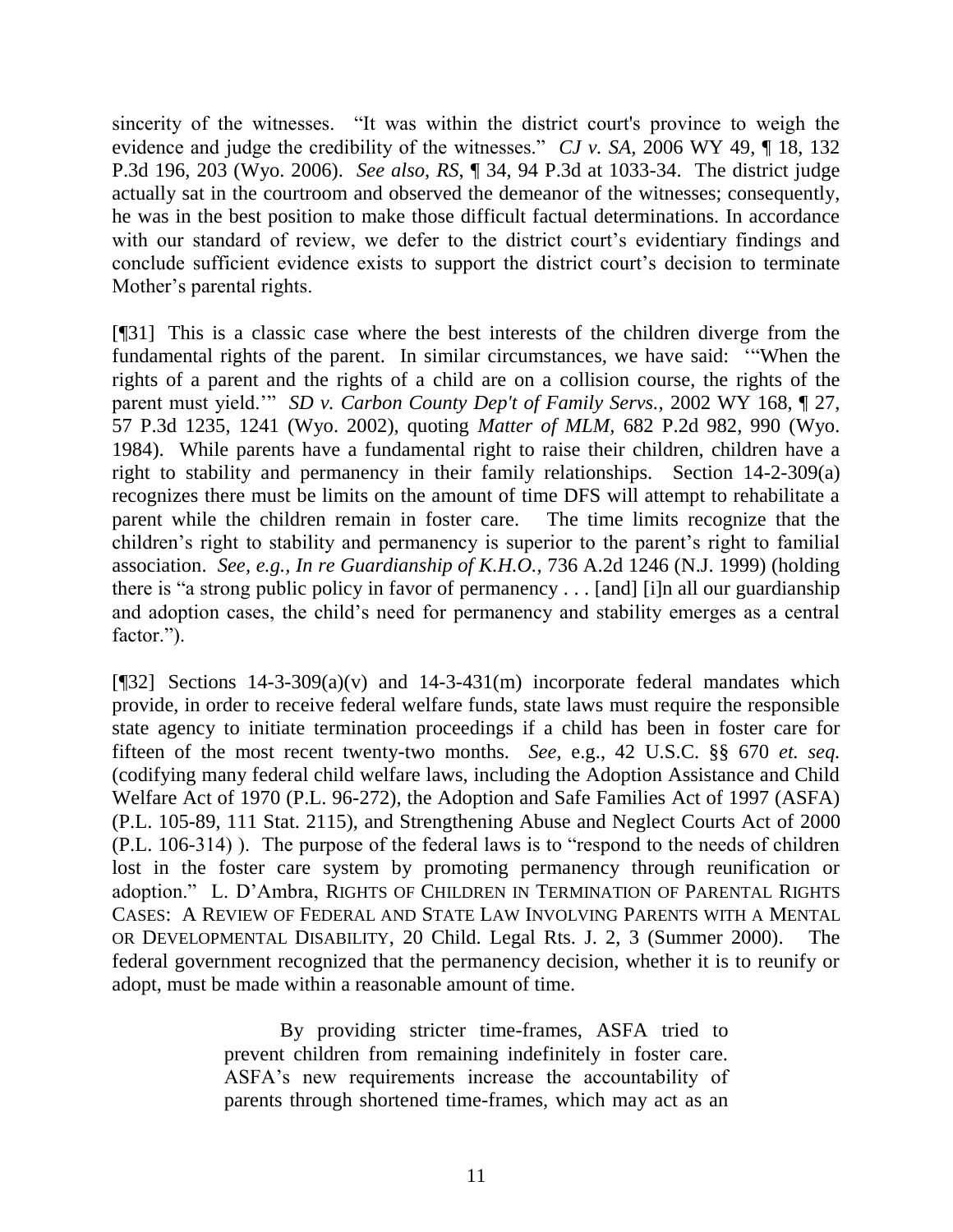impetus to permanency. Under ASFA, parents are given shorter time-frames to work on issues that caused the child to be removed by the state.

*Id.* at 4. The Wyoming legislature followed the federal lead and adopted statutes which require the parent to rehabilitate, with the aid of state services, within a reasonable amount of time. Failing that, the children"s interest in permanency commands that the parent"s rights be terminated so that the child will be available for adoption.

[¶33] In the case at bar, Mother made significant efforts to rehabilitate herself, but she did not, and perhaps could not, make sufficient progress within a reasonable amount of time. At the time of the second hearing, the children had been placed out of the home for nearly three years. For much of that time, Mother did not consistently comply with DFS requirements in order to be reunified with the children. As the district court recognized, at the time of the second hearing there still was no clear indication of when, if ever, Mother would be sufficiently rehabilitated to provide the children with the stability necessary to allow reunification. The lack of a clear resolution of the case was emotionally disturbing to the children and interfered with their progress in becoming healthy and well-adjusted. Under these circumstances, it was entirely appropriate for the district court to favor the children's right to permanency and terminate Mother's parental rights.

# **CONCLUSION**

[¶34] The district court's order terminating Mother's parental rights to DD, AD, and KD, pursuant to  $\S$  14-2-309(a)(iii) and (v), was supported by clear and convincing evidence. The district court properly considered DFS' efforts to reunify this family and Mother's efforts to rehabilitate herself over the entire three year period these children were in foster care, and the district court reasonably concluded the interests of the children in a safe and stable home outweighed Mother"s rights as a parent.

[¶35] Affirmed.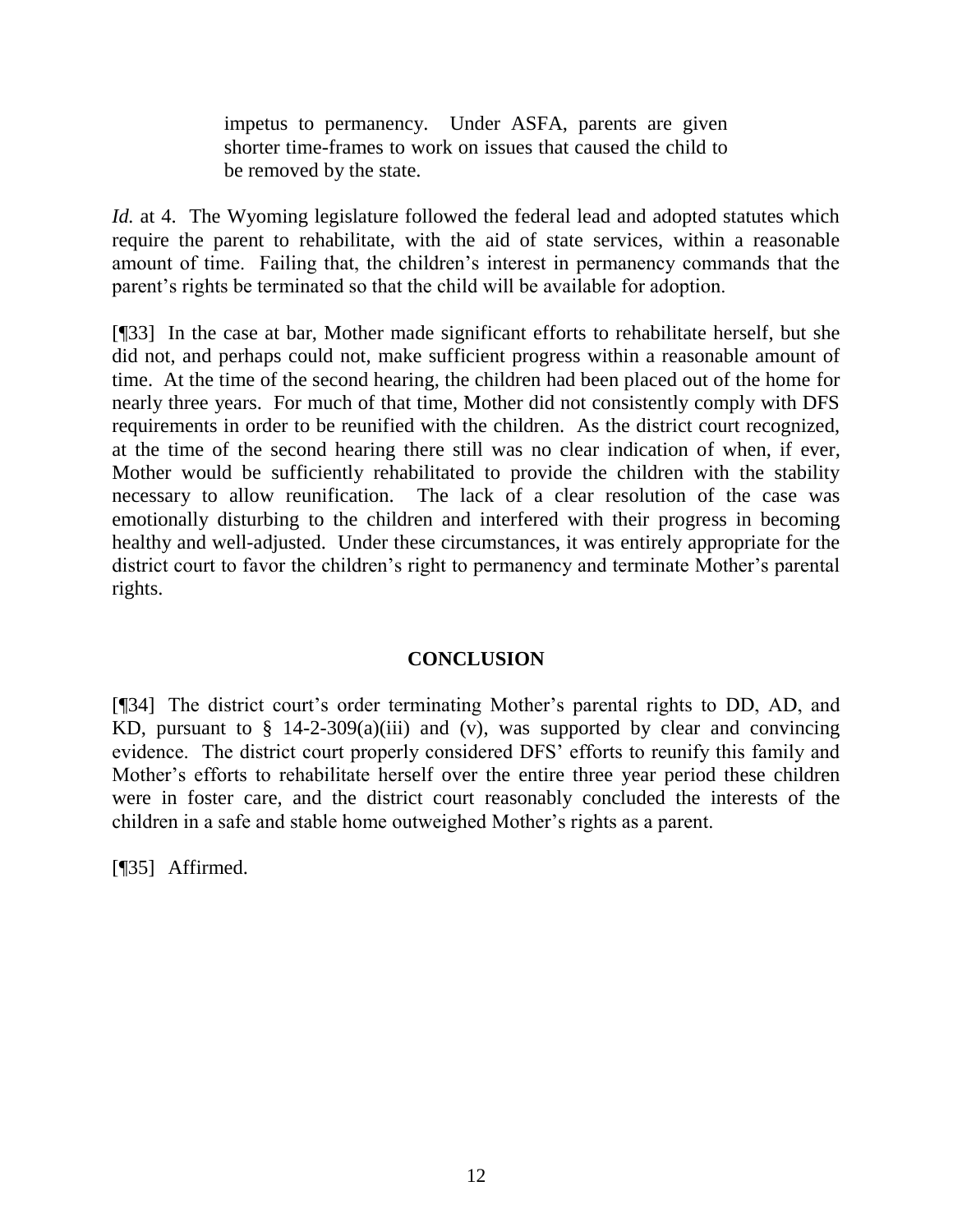## **HILL, Justice, dissenting, with whom GOLDEN, J., joins.**

[¶36] I respectfully dissent because I do not agree that the record on appeal contains clear and convincing evidence that mandates the termination of CL"s parental rights to her three children (DD born 2/15/93; AD born 2/9/94; KD born 1/13/97). I reach this conclusion in the light of our many decisions that hold the termination of parental rights is a matter over which we exercise "strict scrutiny" and that the applicable evidentiary standard is clear and convincing evidence. I also take into account the circumstance that we apply our traditional principles of evidentiary review (i.e., "... examine the evidence in the light most favorable to the party prevailing below, assuming all favorable evidence to be true while discounting conflicting evidence presented by the unsuccessful party."). See, e.g., *In re ANO*, 2006 WY 74, ¶ 7, 136 P.3d 797, 799-800 (Wyo. 2006).

[¶37] By order entered on June 28, 2005, the district court found that the children at issue had been adjudicated neglected and that they had been in foster care for more that fifteen of the most recent twenty-two months. However, it also found that there was not clear and convincing evidence to support termination of CL"s parental rights, there was not clear and convincing evidence that returning the children to CL would seriously jeopardize the three children"s health and safety, and there was not sufficient evidence that CL was unfit to have the custody and control of her three children.

[¶38] The district court also directed DFS to "continue to make efforts to rehabilitate … for no longer than six months." CL was ordered to comply with the following requirements:

> 1. The kids will remain in the custody and care of the State of Wyoming, Department of Family Services until further ordered.

> 2. [CL] will comply with every request and or demand of the Department of Family Services and her case worker, Katrina Price.

> 3. [CL] will immediately contact the Department of Family Services to create a new case plan for reunification.

4. [CL] will maintain full-time employment.

5. [CL] will abstain from using drugs or alcohol.

6. [CL] will maintain appropriate healthcare for the three minor children.

7. [CL] will maintain a safe and appropriate home and keep current with all past due and future rent. [CL] will have NO pets or animals of any kind at her home.

8. [CL] will continue her weekly individualized counseling sessions at Peak Wellness Center with Brenda Kofford or any other counselor as deemed necessary.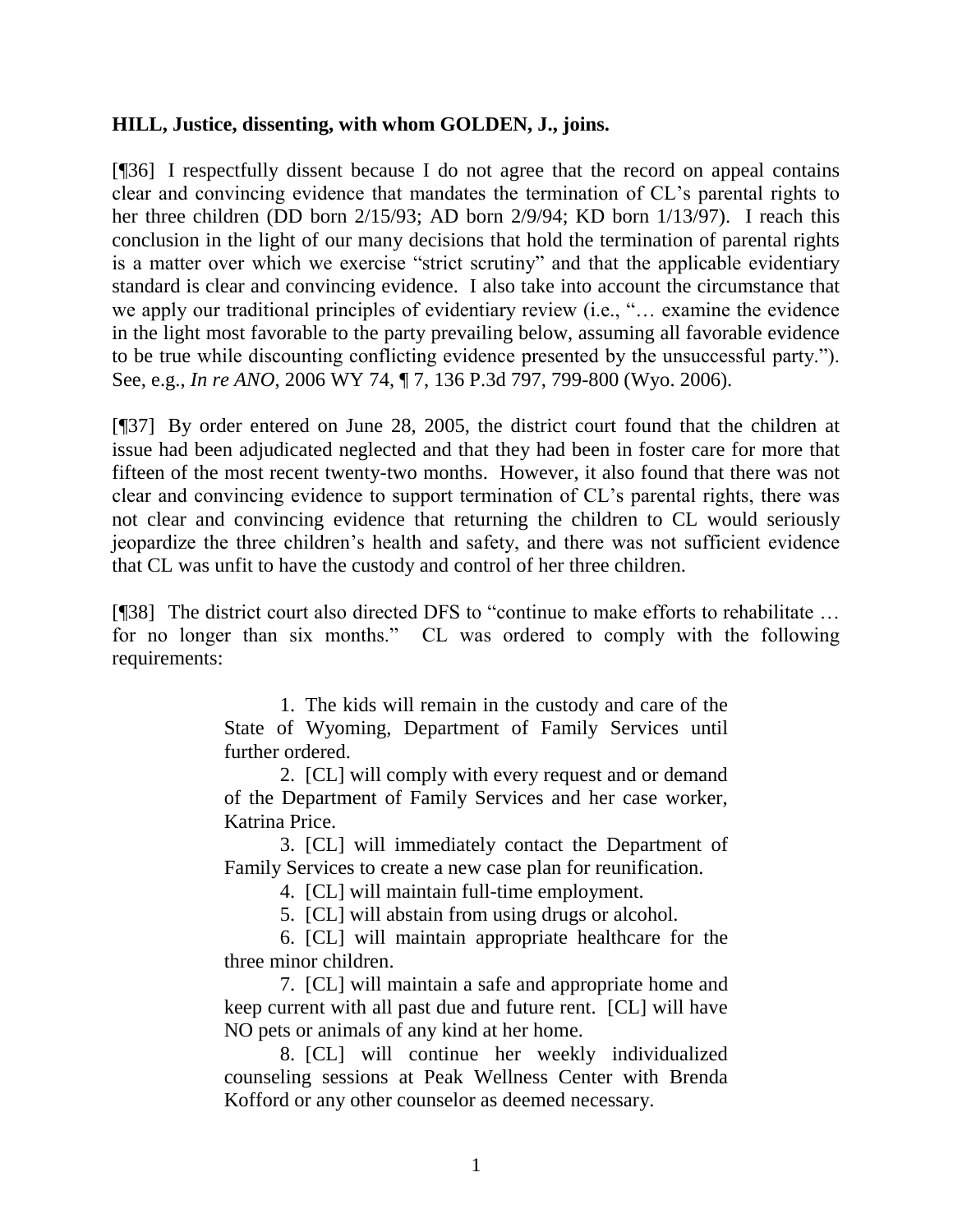9. [CL] will continue with visitation as arranged by the Department of Family Services and will be on time to all scheduled visits. If [CL] cannot attend a visitation because of transportation problems, she will notify the Department of Family Services immediately to arrange an alternate visitation.

10. [CL] will keep current with any future child support payments and she will make arrangements with Child Support Enforcement to pay back any outstanding arrearages.

[¶39] A Case Plan was formulated and it is appended to Vol. IV of the record on appeal (and accurately summarized at pp. 4-5 of the published opinion). The district court conducted a hearing on November 1, 2005, to take evidence concerning CL"s progress during the preceding six months. I have read that transcript from cover to cover (188 pages). Although CL did not comply 100% with the directives of the district court and the supervising DFS case worker, even the district court conceded that CL"s efforts were "to a large extent…successful." Examination of that transcript leaves me with the impression that CL did about as well at complying with the district court's and DFS's directives as any person could have been expected to do. The following items are undisputed in the record. (1) CL is at once required to maintain full-time employment, and faulted that she will not be at home enough because she works full-time or more. (2) She is faulted for losing a part-time job at A&W, although she lost that job because she left work so as not to miss a visitation that was set on a new schedule. (3) She is faulted for going to her therapist only twice a month, even though her therapist testified that in her professional judgment CL had progressed so far that she required only every-otherweek sessions (and also, thus, to avoid over dependence on the therapist). CL's home is characterized as being a "threat to her children"s health and safety," and CL is characterized as "unfit" because she did not reach her goals 100%. However, I do not see any evidence to support those conclusions, much less clear and convincing evidence. The only evidence to support those conclusions is the minor failings detailed in the district court's decision letter.

[¶40] I also perceive that DFS took the position in this case that if the district court were to decide to return the children to their mother"s custody and control, then DFS should "not be involved with this family any further…:"

> …Because when the children were returned to the home for a very short period of time [in 2003], they had to be removed. And I can foresee – to make an educated guess, that could happen. And I am just not sure that it would be better for them at all to be removed again. They would almost be better off just to stay in the family and fend for themselves.